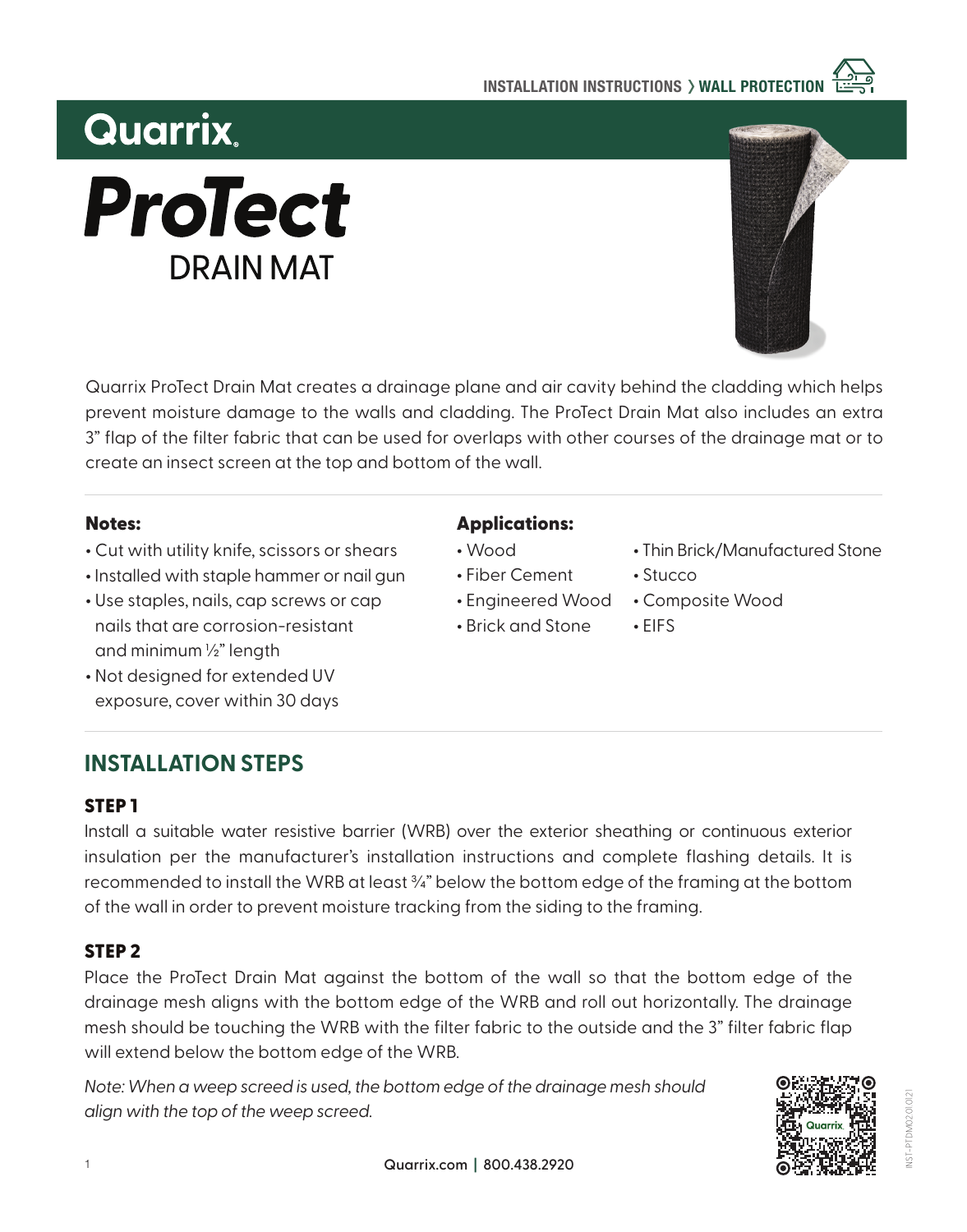

#### STEP 3

Secure the ProTect Drain Mat to the wall by mechanically fastening with staples, nails, cap screws or cap nails that are corrosion-resistant and minimum ½" length, with one fastener per square foot. The ProTect Drain Mat will be permanently secured in place by the siding fasteners when the cladding is installed.

*Note: Do not install fasteners through any flashings or weep screeds.*

#### STEP 4

At the bottom of the wall, fold the 3" flap behind the drainage mesh and over the WRB along the bottom edge of the ProTect Drain Mat to create an insect screen. Fasten through the bottom of the ProTect Drain Mat so that the 3" flap is secured in place between the drainage mesh and WRB.

#### STEP 5

Once installed along the bottom of the wall, install additional courses by aligning ProTect Drain Mat so that the bottom edge of the drainage mesh butts up to the top of the course below and the 3" flap hangs down over the top of the lower course. The 3" flap may be tacked with a staple or construction adhesive if needed to hold in place. In order to maintain a level plane across the wall, do not overlap the drainage mesh at the seams between rolls.

#### STEP 6

With a utility knife, scissors or shears, cut the ProTect Drain Mat flush around all windows, doors, penetrations and along the top of the wall, making sure to not cut the WRB or any flashings behind the ProTect Drain Mat.

#### STEP 7

[Optional] If an insect screen is needed at the top of the wall, invert the top course of the ProTect Drain Mat with the 3" flap facing up and fold the flap behind the drainage mesh so that the flap is between the WRB and drainage mesh. Fasten through the ProTect Drain Mat so that the 3" flap is secured in place between the drainage mesh and WRB.